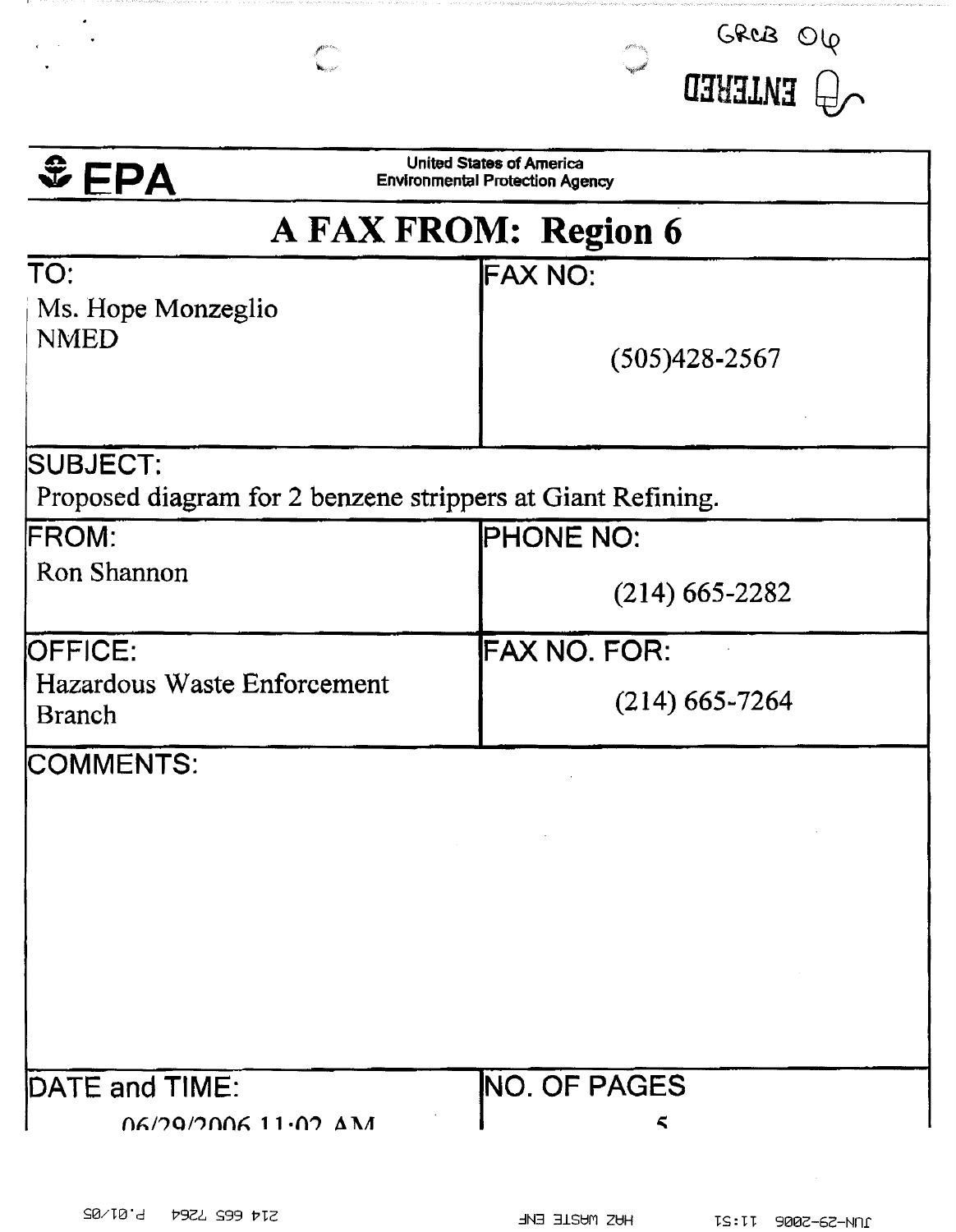

23733 NORTH **SCOTTSDALE ROAD** SCOTTSDALE **Al\1%0NA. IISlSS** 

**f'l'10Nlll**  •**I0•.511S•Bll!I INTERNET** WWW.CIANT.COM

 $...$ 

*····:~ ..* 

 $. -11$ ., *.....* -::~---·

December 20, 2005

### **VIA FEDERAL EXPRESS VIA FACSIMILE (214) 66S-3177**

Marcia Moncrieffe, Esq. Assistant Regional Counsel United States Environmental Protection Agency Region 6 Mail Code 6RC-EW l44S Ross Avenue, Suite 1200 Dallas, TX 75202-2733

### Re: San Juan Refining Company d/b/a Giant Refining Company; **Docket No, RCRA-06-2005-0918**

Dear Ms. Moncrieffe:

By letter to you dated November 11. 2005, I described a proposed eourse of action for resolving the referenced Complaint. The purpose of this letter is to follow up on that proposed course of action by providing you with a conceptual proposal for addressing benzene in effluent from the API Separator.

Please find enclosed for EPA's review a description and a flow diagram of two benzene strippers. These two benzene strippers would be configured in series and would receive all discharges from the API Separator. The second stripper would discharge directly into the first of three, multiple-lined aeration ponds. The discharge would be below the RCRA. toxicity characteristic level for benzene,

Giant has reviewed the potential need to protect the two benzene strippers from the possibility of discharge surges from the API Separator. As a result of the declining production of crude oil in the Four Comers area in recent years, we have not been able to cost.effectively obtain sufficient amounts of crude oil to operate the Bloomfield refinery at full capacity. We are planning to bring supplemental crude oil supplies to the refinery

C:\Documents and Settings\kslaney\Desktop\Moneriaffe ltr 121605.doo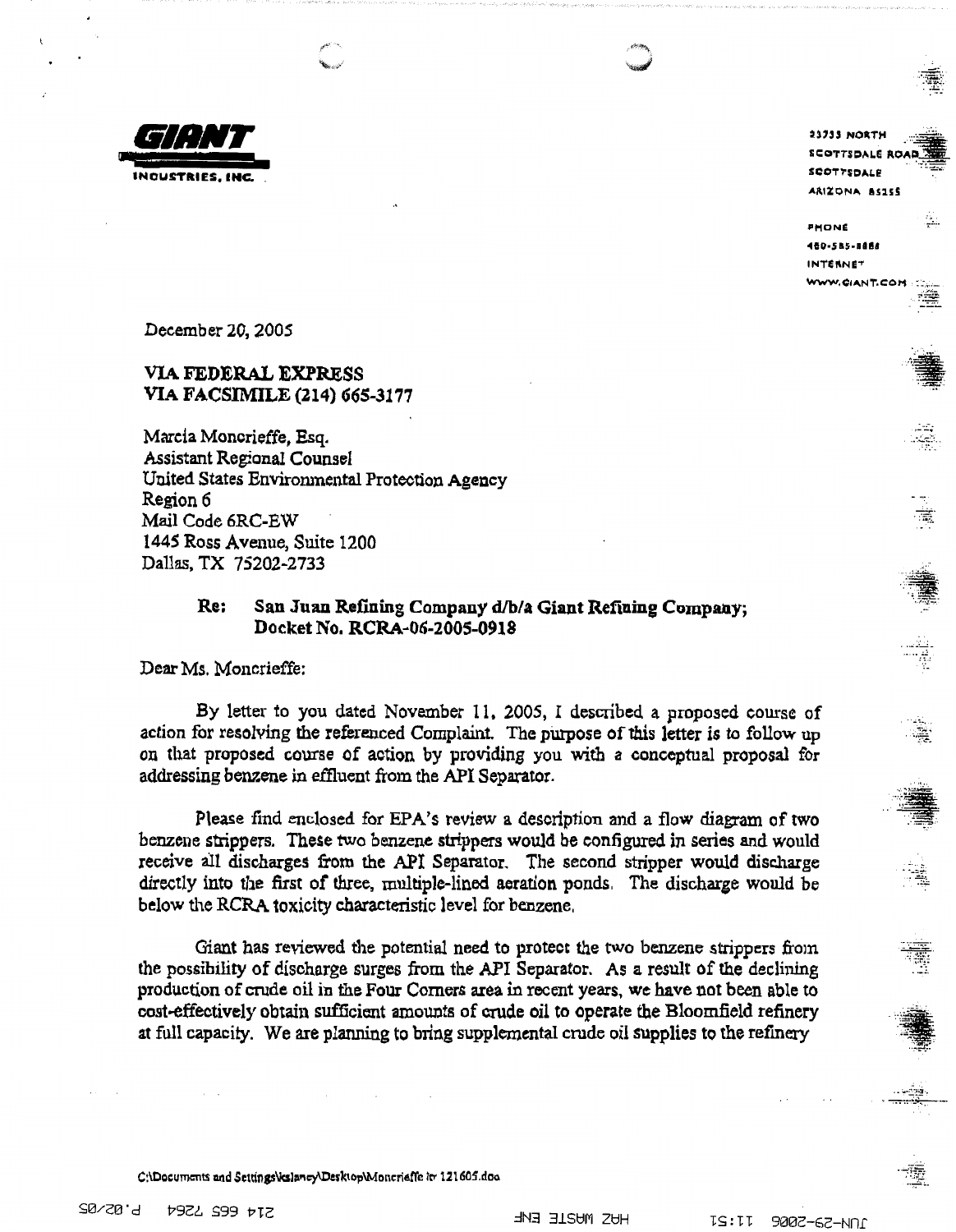Marcia Moncrieffe, Esq. December 20, 2005 Page 2

from other areas through an idle crude oil pipeline system, but that plan, if successful, would not be operational before the end of 2006. Giant therefore is currently operating the Bloomfield Refinery at approximately 60% capacity. The current API Separator is designed for the Refinery to operate at 100% capacity as well as for the handling of additional volumes of liquids due to unforeseen events. Consequently, Giant believes that the API Separator has sufficient excess capacity that in itself can protect the benzene strippers from the possibility of surges of discharges from the Separator.

As we have indicated. Giant is a relatively small company without an engineering staff able to fully develop a technical proposal of this type. Giant will obtain the assistance of an engineering consultant to refine the enclosed conceptual proposal. However, before Giant proceeds further in developing a detailed engineering plan for the proposal, Giant would like to discuss the proposal with EPA and obtain assurance that the approach is acceptable.

Giant looks forward to discussing the enclosed conceptual proposal with EPA at your earliest convenience. I believe Giant and EPA share the desire to move forward as rapidly as possible to explore approaches to resolving the Complaint.

Sincerely.

David Kutry

David R. Kirby Corporate Counsel

Enclosures



C:\Documents and Settings\kslaney\Dosktop\Monorieffe }p 121605.doc

**20120.9** 514 665 7264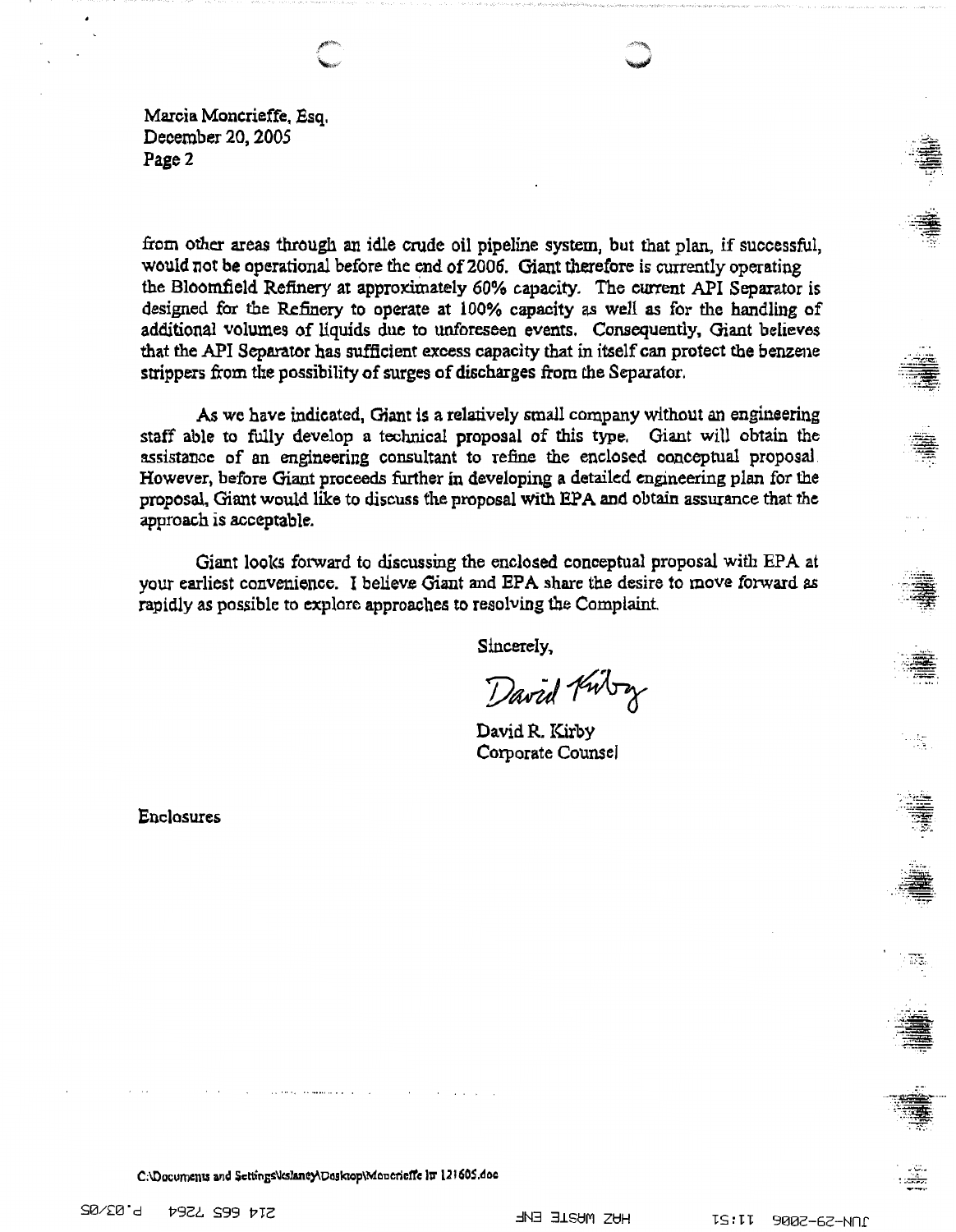# Giant Industries, Bloomfield Refinery

## Description of Refinery Wastewater Flow Scheme

#### Current

The process sewers and drains within the refinery collect hydrocarbon and water and route that material to the API Separator where solids are settled out and oil is recovered from this stream. The water then gravity flows through a series of three, multiple-lined aeration ponds, where (1) any residual oil is separated and collected for return to the refining process and (2) the water receives high rate mechanical aeration in order to promote strong biological activity. The water is then pumped to the on-site evaporation ponds and/or to the on-site injection well for disposal.

### **Proposed Change**

Giant proposes the following changes to the current water handling system:

- The two benzene strippers will be configured in series and will be located near the discharge point at the water side of the API Separator.
- Each of the two benzene strippers will be the shallow-tray type for ease of scaling/fouling maintenance,
- The first benzene stripper will receive all discharges from the API Separator.
- Benzene levels will be tested at the outlet of the first benzene stripper to confirm that these levels are below the RCRA toxicity characteristic level for benzene.
- The second benzene stripper will be identical to the first stripper and will serve as a ''polisher" to further reduce benzene levels.
- Water from the outlet of the second benzene stripper will flow directly into the first, multiple-lined aeration pond,
- If either benzene stripper must be taken out of service temporarily for repairs, water flow from the API Separator to the first, multiple-lined aeration pond will continue to flow through the other, **operating stripper.**

... -· \_.,,........\_

æ,

橐

强

 $\cdot$  .  $\cdot$   $\cdot$   $\cdot$   $\cdot$ 

·.-...... ~. -·'.·:;~~

*..* :;;;;:;.

 $\cdot$  . -;,